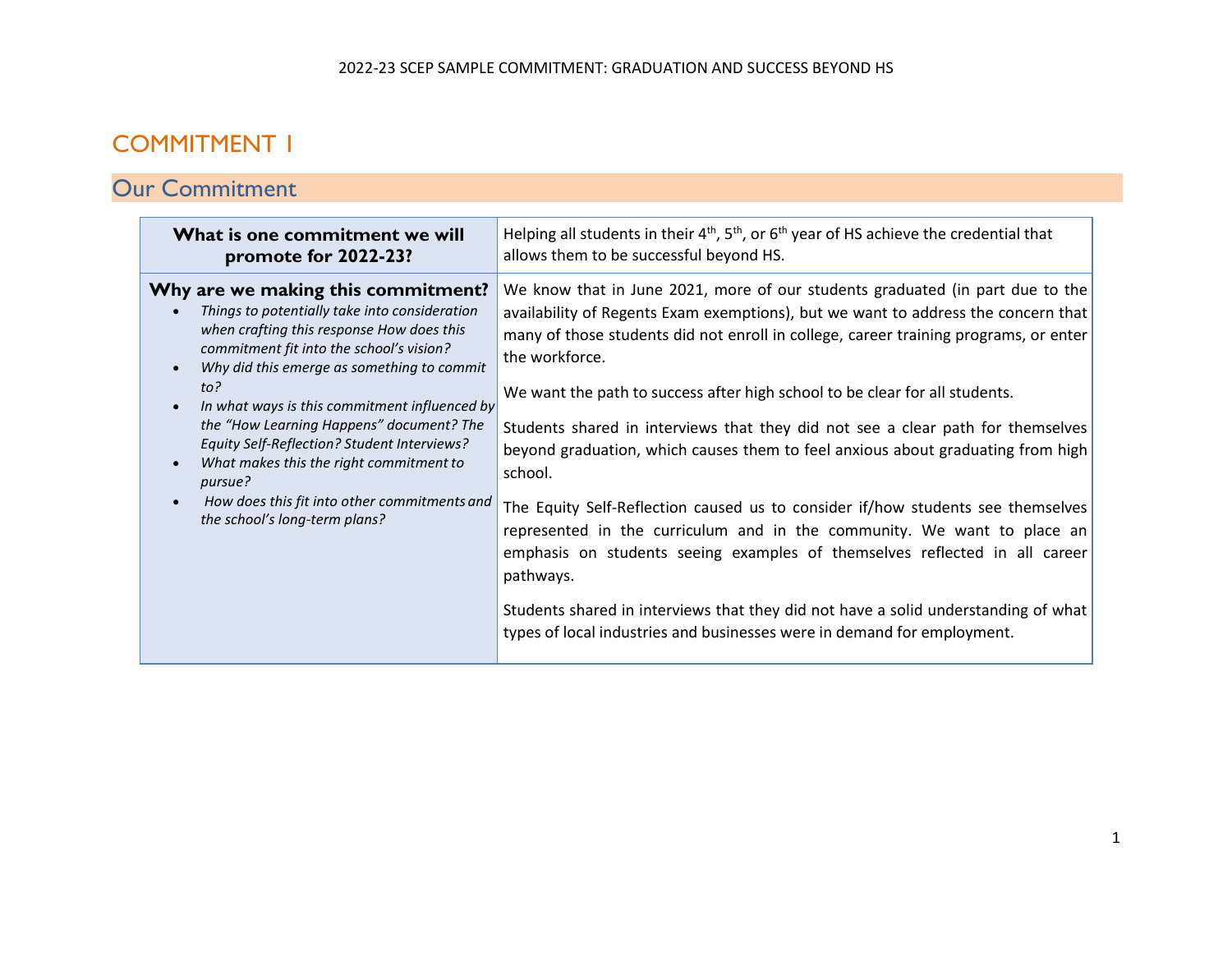# Key Strategies and Resources

| <b>METHODS</b>                                                                                                                                                                                                                                                                                                                                                                                                                                                                                                                                                                                                                                                                                    | <b>GAUGING SUCCESS</b>                                                                                                                                                                                                                                                                                                                                                                                                                                                    | <b>RESOURCES</b>                                                                                                                |  |
|---------------------------------------------------------------------------------------------------------------------------------------------------------------------------------------------------------------------------------------------------------------------------------------------------------------------------------------------------------------------------------------------------------------------------------------------------------------------------------------------------------------------------------------------------------------------------------------------------------------------------------------------------------------------------------------------------|---------------------------------------------------------------------------------------------------------------------------------------------------------------------------------------------------------------------------------------------------------------------------------------------------------------------------------------------------------------------------------------------------------------------------------------------------------------------------|---------------------------------------------------------------------------------------------------------------------------------|--|
| What does this strategy entail?                                                                                                                                                                                                                                                                                                                                                                                                                                                                                                                                                                                                                                                                   | What specifically will we look for<br>during the year to know that this<br>strategy is having the desired<br>impact? (This could include<br>qualitative or quantitative data.)                                                                                                                                                                                                                                                                                            | What resources<br>(Schedule, Space,<br>Money, Processes,<br>Individuals) are<br>necessary to support<br>these strategies?       |  |
| Beginning in May 2022, teachers<br>and guidance counselors explore<br>options for micro-credentials<br>connected to courses currently<br>offered in our school.<br>Explore three specific aspects of<br>micro-credentials:<br>1. Micro-credentials aligned to<br>specific courses that staff would<br>attempt before students, or<br>concurrently with students as a<br>shared learning experience.<br>https://www.teq.com/news/google-<br>basics-micro-credential/<br>2. Micro-credentials that are<br>designed by a teacher or staff<br>member for their students to<br>attempt. The teacher creates a<br>digital badge for students to earn<br>and share.<br>https://teacherrebootcamp.com/201 | Investigate the relationship between<br>students who earn micro-credentials<br>and early warning indicators<br>(Attendance, Behavior, Course<br>performance) – beginning in<br>November<br>Staff facilitate focus groups with<br>students and staff who attempt or<br>earn micro-credentials to gain<br>insights into the experience -<br>beginning in November<br>Micro-credential prompts a dialogue<br>between student and future<br>employers - beginning in December | Embed time for<br>earning micro-<br>credentials into<br>relevant coursework,<br>SIG funding to<br>support staff and<br>students |  |
|                                                                                                                                                                                                                                                                                                                                                                                                                                                                                                                                                                                                                                                                                                   | $9/12/\text{stemday19}/$                                                                                                                                                                                                                                                                                                                                                                                                                                                  |                                                                                                                                 |  |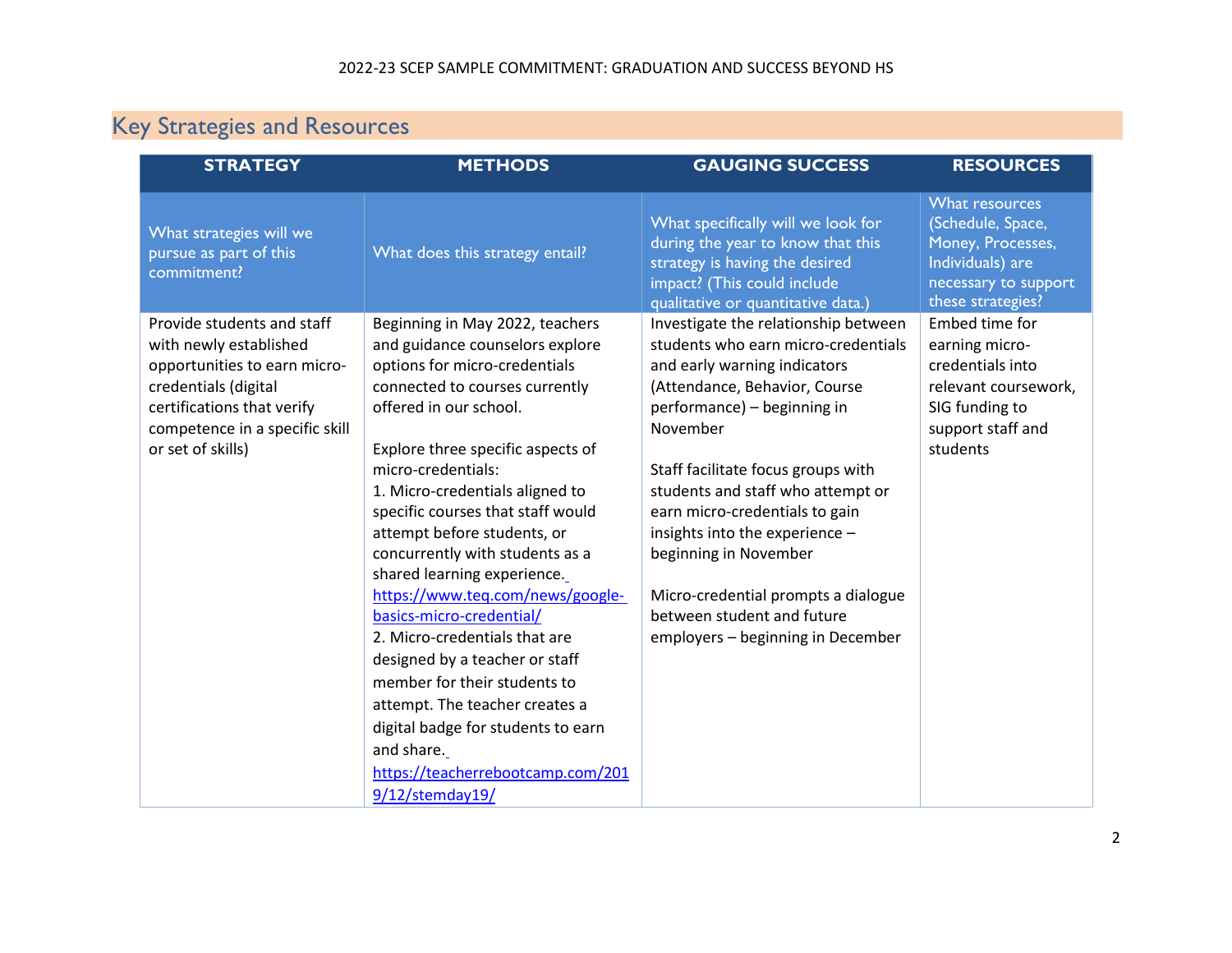|                                                                                                                                                                                                                                                                                                  | 3. Micro-credentials for staff focused<br>on competency-based learning: short<br>training from an outside<br>organization- not for students to<br>attempt, but would affect how<br>learning happens in specific courses.<br>https://www.prnewswire.com/news-<br>releases/new-micro-credentials-<br>available-to-support-competency-<br>based-learning-of-googles-g-suite-         |                                                                                                                                                                                                                                                                                                             |                                                                                                                                                   |
|--------------------------------------------------------------------------------------------------------------------------------------------------------------------------------------------------------------------------------------------------------------------------------------------------|-----------------------------------------------------------------------------------------------------------------------------------------------------------------------------------------------------------------------------------------------------------------------------------------------------------------------------------------------------------------------------------|-------------------------------------------------------------------------------------------------------------------------------------------------------------------------------------------------------------------------------------------------------------------------------------------------------------|---------------------------------------------------------------------------------------------------------------------------------------------------|
|                                                                                                                                                                                                                                                                                                  | for-education-300508992.htmlin<br>Based on this exploration, staff earn<br>the micro-credentials they will have<br>their students attempt, develop<br>micro-credentials/digital badges for<br>students to earn, and/or pursue<br>outside micro-credentials that<br>support competency-based learning.<br>Staff implement the micro-credential<br>into the appropriate unit of the |                                                                                                                                                                                                                                                                                                             |                                                                                                                                                   |
| Students participate in a<br>sequence of progressive,<br>integrated career-<br>development activities that<br>become more intensive and<br>individualized as they gain<br>skills during their high school<br>career (career awareness to<br>career exploration and career<br>immersion/planning) | course<br>Exploring and making community<br>connections to build out experiences<br>for 11th and 12 graders- May 2021,<br>ongoing<br>Career journal/map throughout high<br>school years - September, ongoing<br>Student-led conferences will replace<br>our old practice of parent-teacher                                                                                        | <b>Career Development Activities access</b><br>metrics - ensuring universal<br>equitable access to activities (not<br>based on GPA, not based on<br>prerequisites) - starting in<br>September<br>Evaluate this to see if participating<br>students show changes in the ABC<br>metrics - throughout the year | Determine when<br>these activities will<br>occur (during<br>homeroom?<br>Advisory? Embedded<br>in certain courses<br>during different<br>months?) |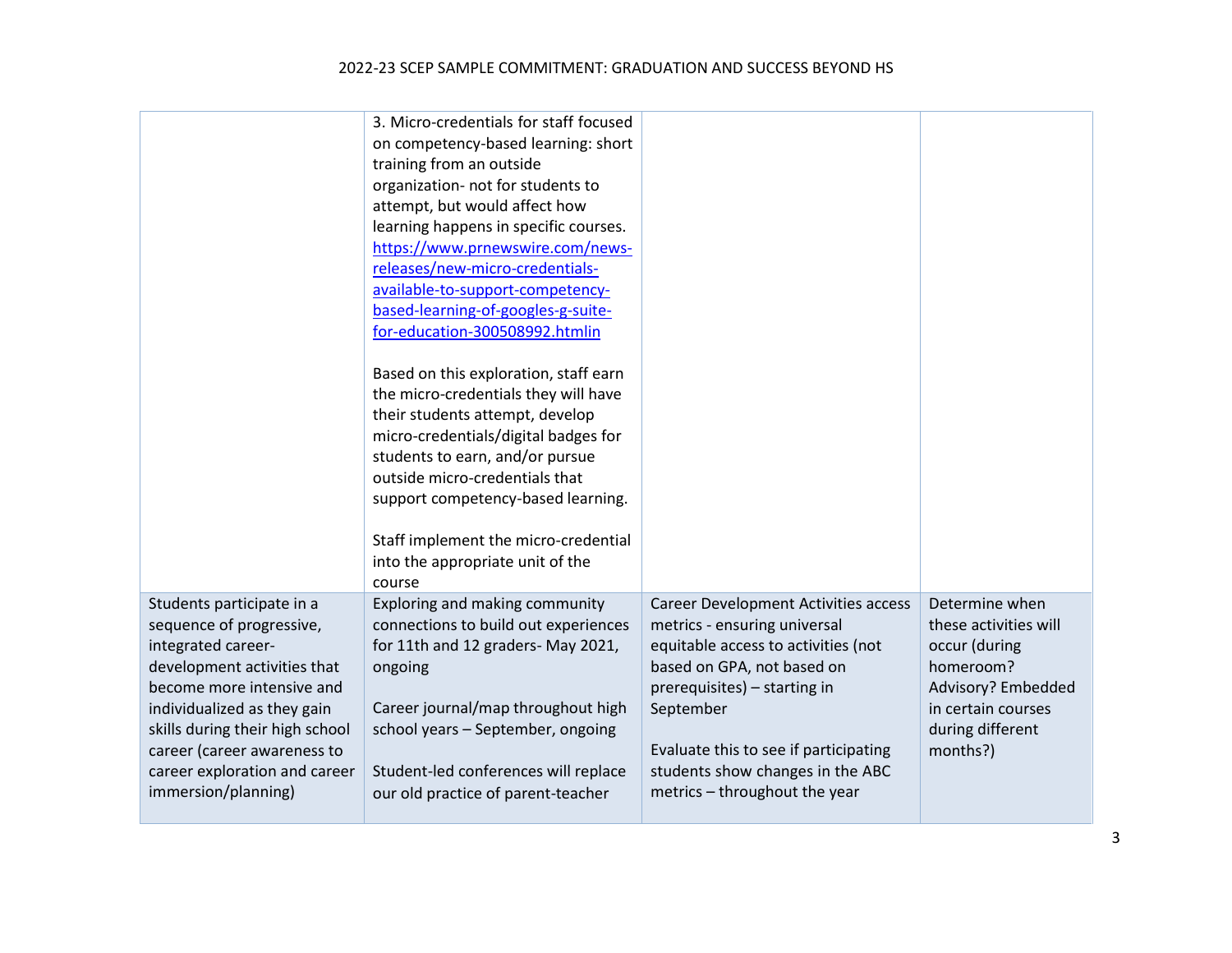#### 2022-23 SCEP SAMPLE COMMITMENT: GRADUATION AND SUCCESS BEYOND HS

|                                                                     | conferences as a way to develop<br>student agency, responsibility, and<br>ownership.<br>https://www.edutopia.org/blog/stud<br>ent-led-conferences-resources-<br>ashley-cronin<br>11th graders have one-on-one<br>conversation with a person in a self-<br>selected career area<br>12th graders have a career<br>immersion experience (job<br>shadowing, internship, client project)<br>https://www.kauffman.org/wp-<br>content/uploads/2020/04/28562 KA<br>UFF MarketValueAssetDefinitions 8<br>x11 R10.pdf<br>https://hirekc.org/2020/08/28/new-<br>client-connected-projects-for-high-<br>schoolers/<br>9th and 10th graders experience<br>guest speakers and virtual workplace<br>tours | Portfolio or performance assessment<br>for experience (individualized) – by<br>end of year                                                                                      |                                                                                                                        |
|---------------------------------------------------------------------|--------------------------------------------------------------------------------------------------------------------------------------------------------------------------------------------------------------------------------------------------------------------------------------------------------------------------------------------------------------------------------------------------------------------------------------------------------------------------------------------------------------------------------------------------------------------------------------------------------------------------------------------------------------------------------------------|---------------------------------------------------------------------------------------------------------------------------------------------------------------------------------|------------------------------------------------------------------------------------------------------------------------|
| Monitor the "ABCs":<br>Attendance, Behavior, Course<br>Performance. | Establish an early warning team with<br>clear roles<br>Establish team meeting protocol<br>Schedule bi-weekly meetings                                                                                                                                                                                                                                                                                                                                                                                                                                                                                                                                                                      | Track frequency and profiles of<br>students who are receiving early<br>warning system interventions and<br>consider practices that could be<br>stopped or amplified - September | Guidance and<br>administrators need<br>time in their<br>schedules to build<br>and monitor this early<br>warning system |
|                                                                     | Begin tracking other indicators that                                                                                                                                                                                                                                                                                                                                                                                                                                                                                                                                                                                                                                                       | Staff will have a better understanding                                                                                                                                          |                                                                                                                        |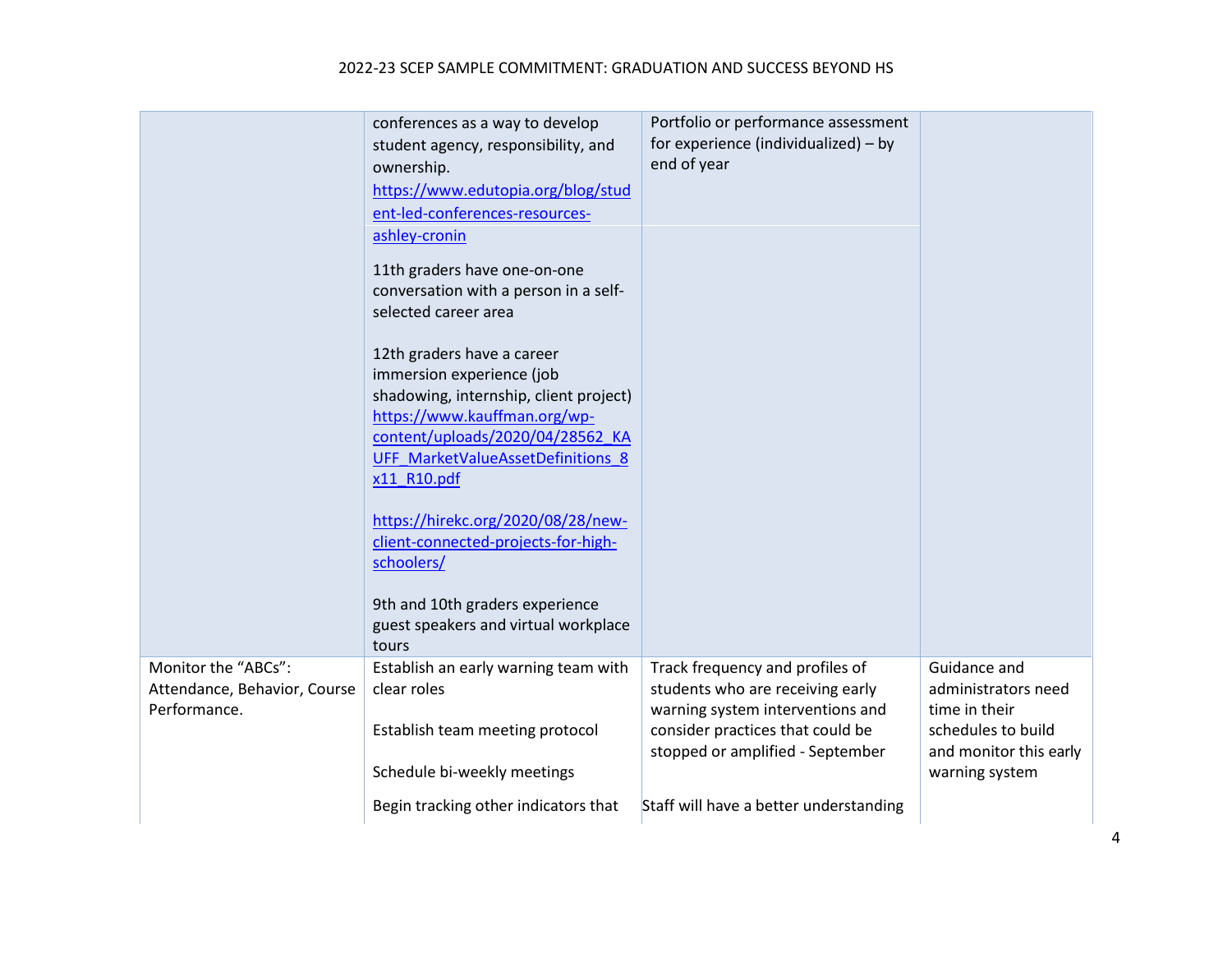|                                                                                                                                                                                         | may have an impact on whether or<br>not a student completes high school<br>(achievement test scores,<br>homelessness, involvement with<br>criminal justice system, Limited<br>English proficiency, Involvement with<br>social services or foster care, Reports<br>of substance abuse, overage for<br>grade level, pregnancy/teen<br>parenthood, migrant status, Adverse<br>Childhood Experiences).                                                                                                                                                                 | of the correlation between different<br>indicators and high school completion                                                                                    |                                                                                                            |
|-----------------------------------------------------------------------------------------------------------------------------------------------------------------------------------------|--------------------------------------------------------------------------------------------------------------------------------------------------------------------------------------------------------------------------------------------------------------------------------------------------------------------------------------------------------------------------------------------------------------------------------------------------------------------------------------------------------------------------------------------------------------------|------------------------------------------------------------------------------------------------------------------------------------------------------------------|------------------------------------------------------------------------------------------------------------|
| <b>Examine cultures and identities</b><br>of the school community and<br>historic disparities, engaging in<br>education and dialogue with<br>the larger community for<br>greater equity | Staff participate in a Rings Of Culture<br>or Paseo Circle activity during<br>department/grade level meetings in<br>September<br>https://drive.google.com/file/d/1M<br>ZTZ4vZWc80077Otw1vKXhd02jZYbY<br>m/view<br>Curriculum and Instructional<br>Materials Audit (e.g., evaluating bias<br>in course texts and subject matter,<br>how do the cultures and identities of<br>our students show up in our<br>curricula?)<br>Proactive avenues for dialogue<br>community (email, flyers, texts,<br>home visits, focus groups,<br>conversation events) to get feedback | Positive changes in access and<br>opportunities for historically<br>underserved groups (e.g., AP courses,<br>college credit bearing courses) -<br>September 2022 | Processes for these<br>touchpoints with<br>community must be<br>built, money for<br>childcare, translators |

#### 2022-23 SCEP SAMPLE COMMITMENT: GRADUATION AND SUCCESS BEYOND HS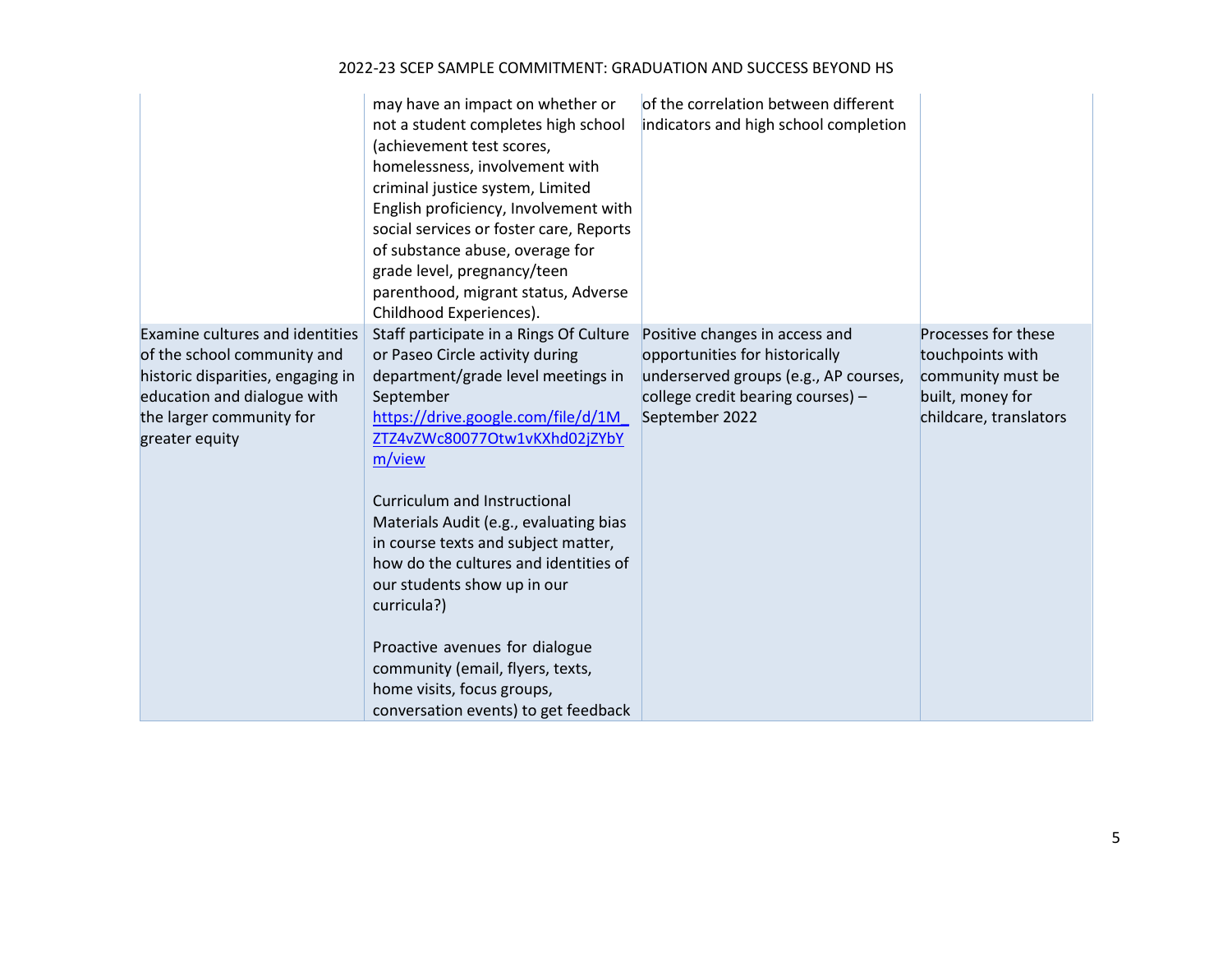### End-of-the-Year Desired Outcomes

School teams are invited to consider if the belief statements shared below connect to this commitment. Since each commitment is unique, school teams should decide how progress about this commitment might be noted. If the team's answer to a "we believe" prompt is no, that section should be left blank.

| We believe these survey responses will give us good feedback about our progress with this commitment: |  |                                    |  |  |  |  |  |                  |
|-------------------------------------------------------------------------------------------------------|--|------------------------------------|--|--|--|--|--|------------------|
|                                                                                                       |  | Survey Question(s) or Statement(s) |  |  |  |  |  | Desired response |

|                       | Survey Question(s) or Statement(s)                                                                                  | Desired response |
|-----------------------|---------------------------------------------------------------------------------------------------------------------|------------------|
|                       | My school has helped me develop the skills and knowledge I will need after I<br>graduate. (Previous Year 52%)       | 70%              |
| <b>Student Survey</b> | My school has helped me figure out with careers match my interests and abilities.<br>(Previous Year 30%)            | 75%              |
|                       | My school has helped me understand the steps I needs to take to have the career<br>that I want. (Previous Year 41%) | 70%              |
| <b>Staff Survey</b>   | I feel that I have the freedom to try innovative methods for better learning.<br>(Previous Year 51%)                | 70%              |
| <b>Family Survey</b>  | My child often worries about their academic future. (Previous Year 45%)                                             | 15%              |
|                       | Students receive the support they need for academic and career planning.<br>(Previous Year 23%)                     | 50%              |